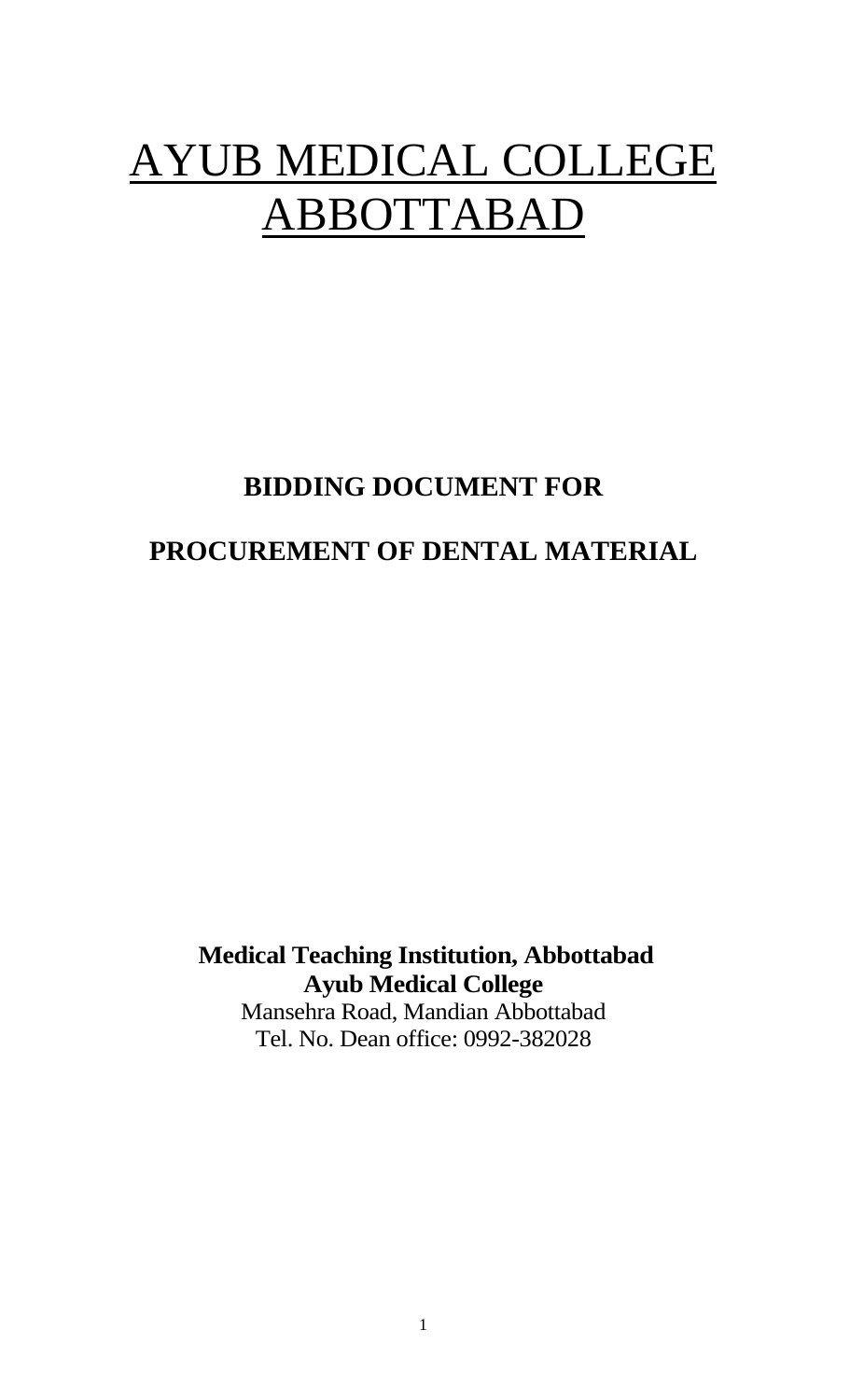## **CONTENTS**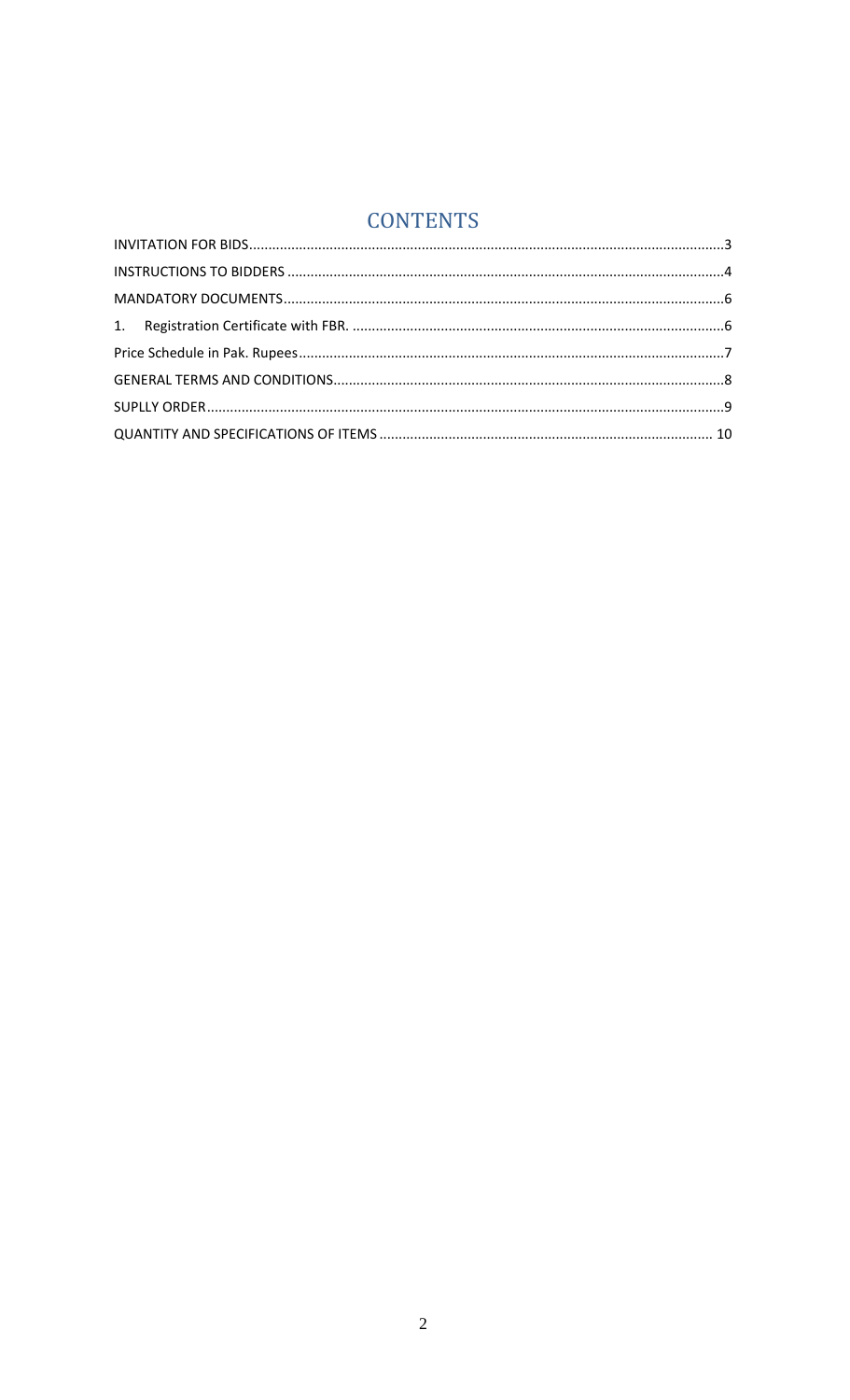#### **INVITATION FOR BIDS**

- <span id="page-2-0"></span>1. The **Dean Ayub Medical College Abbottabad** now invites sealed bids from eligible bidders for the supply of **Dental Material.**
- 2. Interested eligible bidders may obtain further information from and inspect the bidding documents at the Account Branch/ Procurement Cell, Ayub Medical College, Mansehra Road Abbottabad
- 3. Bidding documents can be obtained from Accounts Branch Ayub Medical College Abbottabad during office hours on payment of Rs.1000/- for each item. (Non-Refundable) and are also available on the institutional website. <http://www.ayubmed.edu.pk/>downloads
- 4. Tenders/bids should reach the office of the undersigned till 11:00 A.M on or before **14/10/2021** on the following address:

#### **Dean, Medical Teaching Institution, Ayub Medical College,**

#### **Main Mansehra Road, Mandian, Abbottabad**

- 5. Received tenders/bids will be opened at 11:30 A.M on **the same date** i.e. 14/10/2021 in the Conference room of AMC in the presence of bidders or their representatives who choose to attend.
- 6. The bidders are requested to give their best and final prices as no negotiations are expected.

**Dean Medical Teaching Institution, Abbottabad Ayub Medical College** Mansehra Road, Mandian Abbottabad Tel. No. Dean office: 0992-382028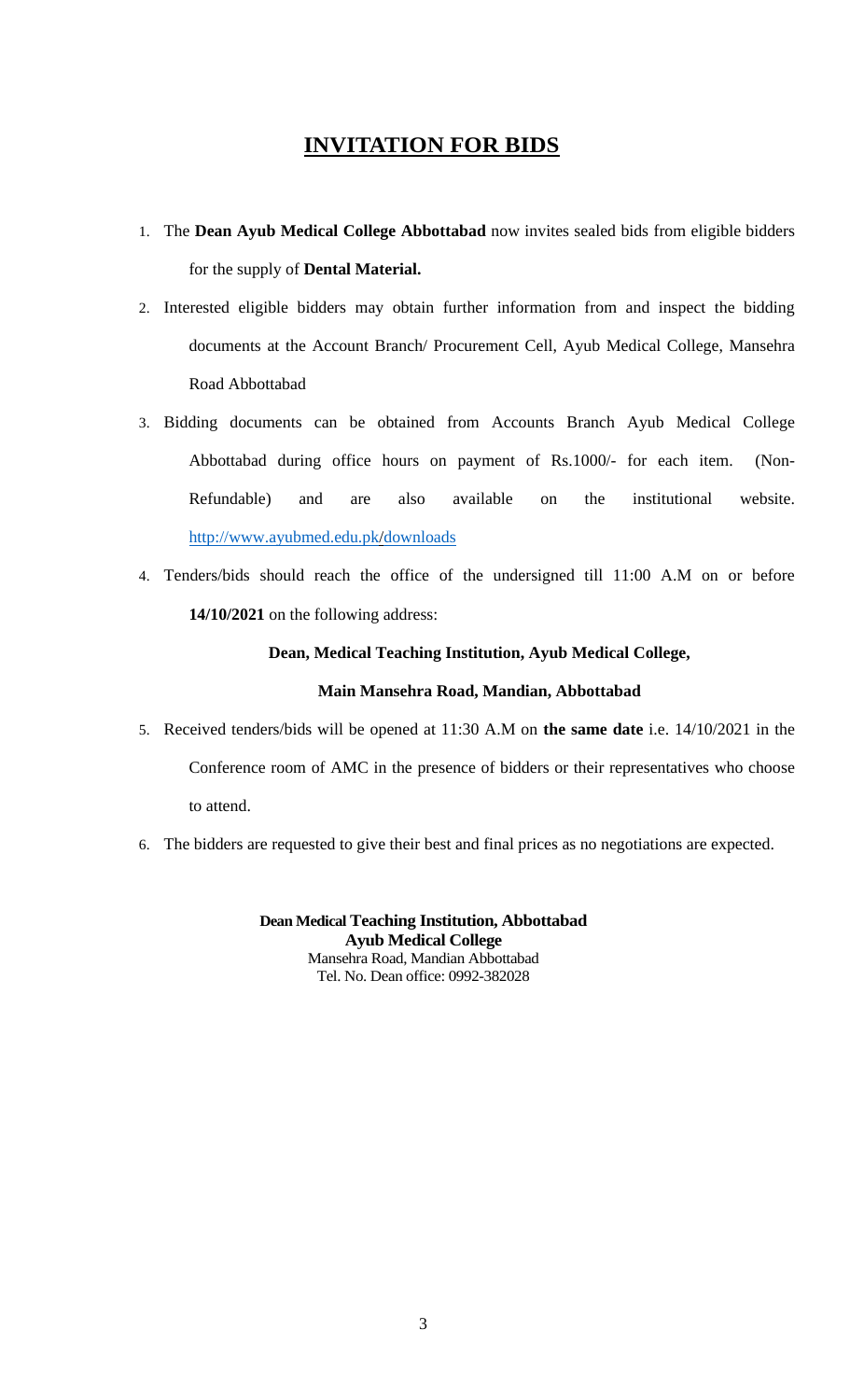### **INSTRUCTIONS TO BIDDERS**

- <span id="page-3-0"></span>1. The bidder/ proponent must submit the proposals in sealed envelopes as specified in clause b) of Section (2) of Rule 6 of KPPRA Rules 2014 i.e. *Single stage, one envelop procedure.*
- 2. The proposal shall be typed in English with legible font type and size. Any hand written part or full proposal shall be rejected.
- 3. The proposals must be on the bidder's letterhead, duly stamped by authorized representative (as per prescribed specimen in alphabetical order).
- 4. The envelopes should be on the name (**Dean, Ayub Medical College, Medical Teaching Institution, Abbottabad.**
- 5. The terms and conditions mentioned in the tender notice are also part and parcel of this bidding document
- 6. The bidder shall specify validity in days; the procuring entity may under exceptional circumstances request for extension in bid validity which shall be for not more than the period equal to the period of the original bid validity.
- 7. Collusion between the firms is strictly prohibited. Any firm / group of firms found involved in creating a cartel or any other collusion arrangement against the interest of the project/government, will be blacklisted and debarred.
- 8. The proposals should be in accordance with enclosed specifications.
- 1. **Response time**: All bidders shall submit proposals as per these instructions on or before **14/10/2021** at11:00 A.M. These tenders/bids will be opened at 11:30A.M by the Institutional Purchase Committee on the same day.
- 9. The bidder shall submit an affidavit on original **Judicial Stamp Paper** that it has never been blacklisted by any Public Sector Organization, Autonomous or Semi-Autonomous Organization.
- 10. The bidder shall deposit bid security in the shape of CDR of **Rs. 50,000/-** in favour of **Dean Ayub Medical College** with procuring entity along with the Financial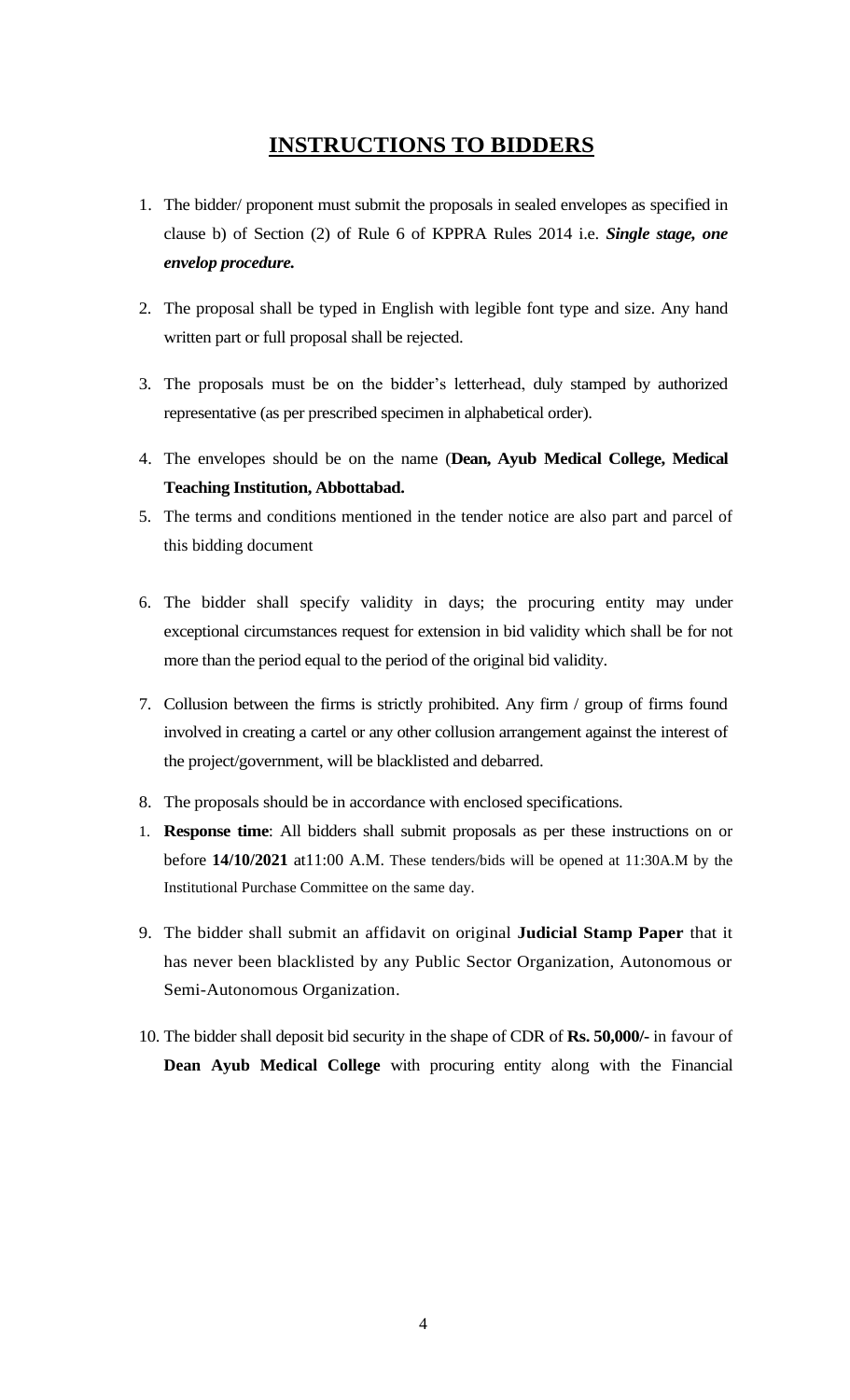Proposal.

- 11. The procuring entity may reject one or all such proposals, which are vague (In terms of financial proposal) or does not adhere to these instructions. The rejection reason will be communicated to the respective bidder.
- 12. The procuring entity may offer for re-biding in case the proposal does not satisfy its professional requirements.
- 13. Arbitration as per law will be in case of disagreement arising out of contract execution, which cannot be settled, between the two parties (procuring entity and supplier/vendor/bidder).
- 14. If the bidding document is downloaded from the institutional web site, the fee has to be deposited in the Accounts Branch and the original receipt must be attached with the bidding document or bank draft Rs. 1,000/- in favor of **Dean Ayub Medical College** as bidding document fee may be attached with bidding documents.
- 15. No tenders/bids shall be accepted without original fee receipt or bank draft.
- 16. Action against the contractors will be taken as per Blacklisting Manual who is found to be involved in corrupt practices.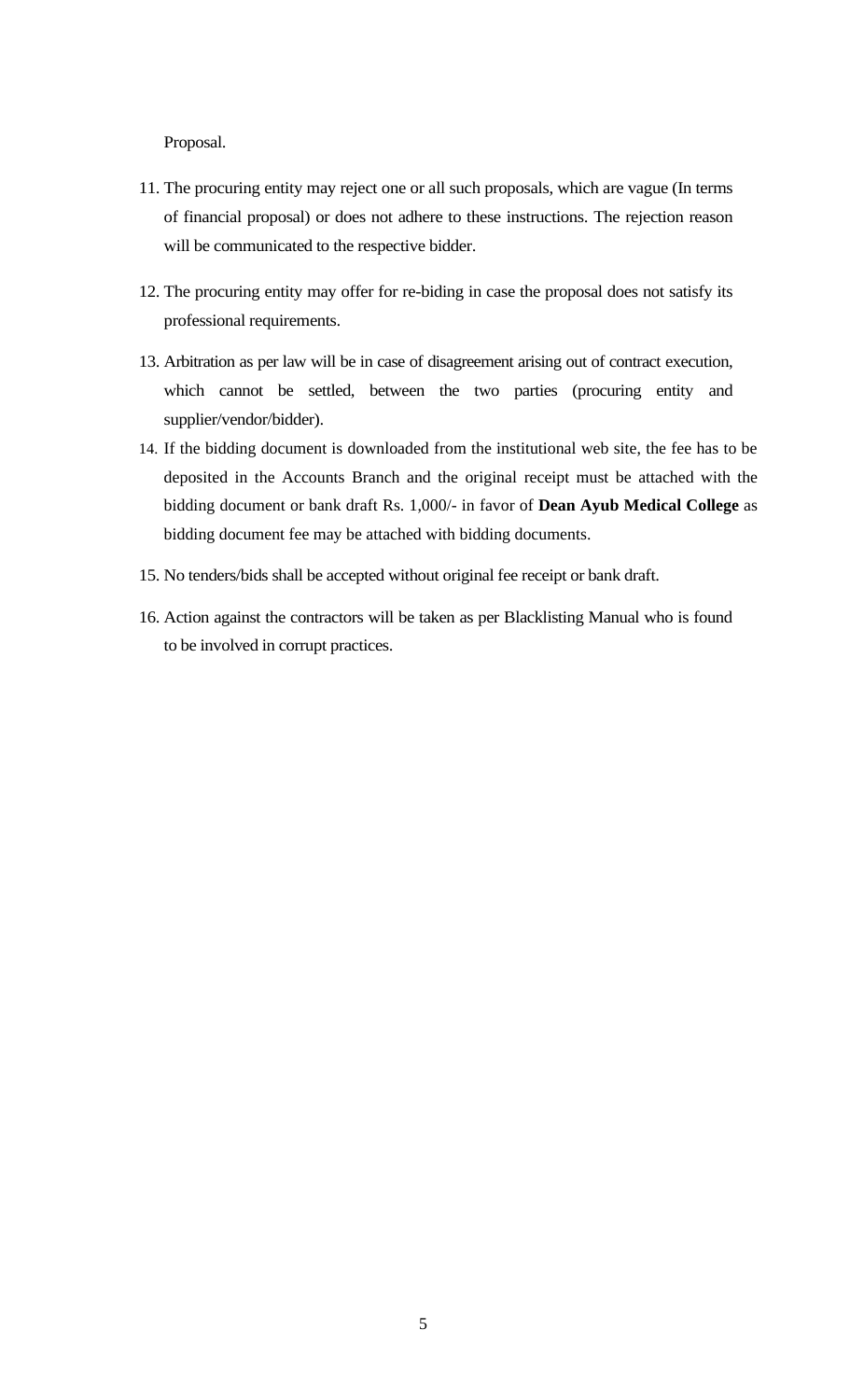## **MANDATORY DOCUMENTS**

- <span id="page-5-1"></span><span id="page-5-0"></span>1. Registration Certificate with FBR.
- 2. Last three years Bank Statement
- 3. Last year Income Tax Return
- 4. Affidavit for Blacklisting on original judicial stamp paper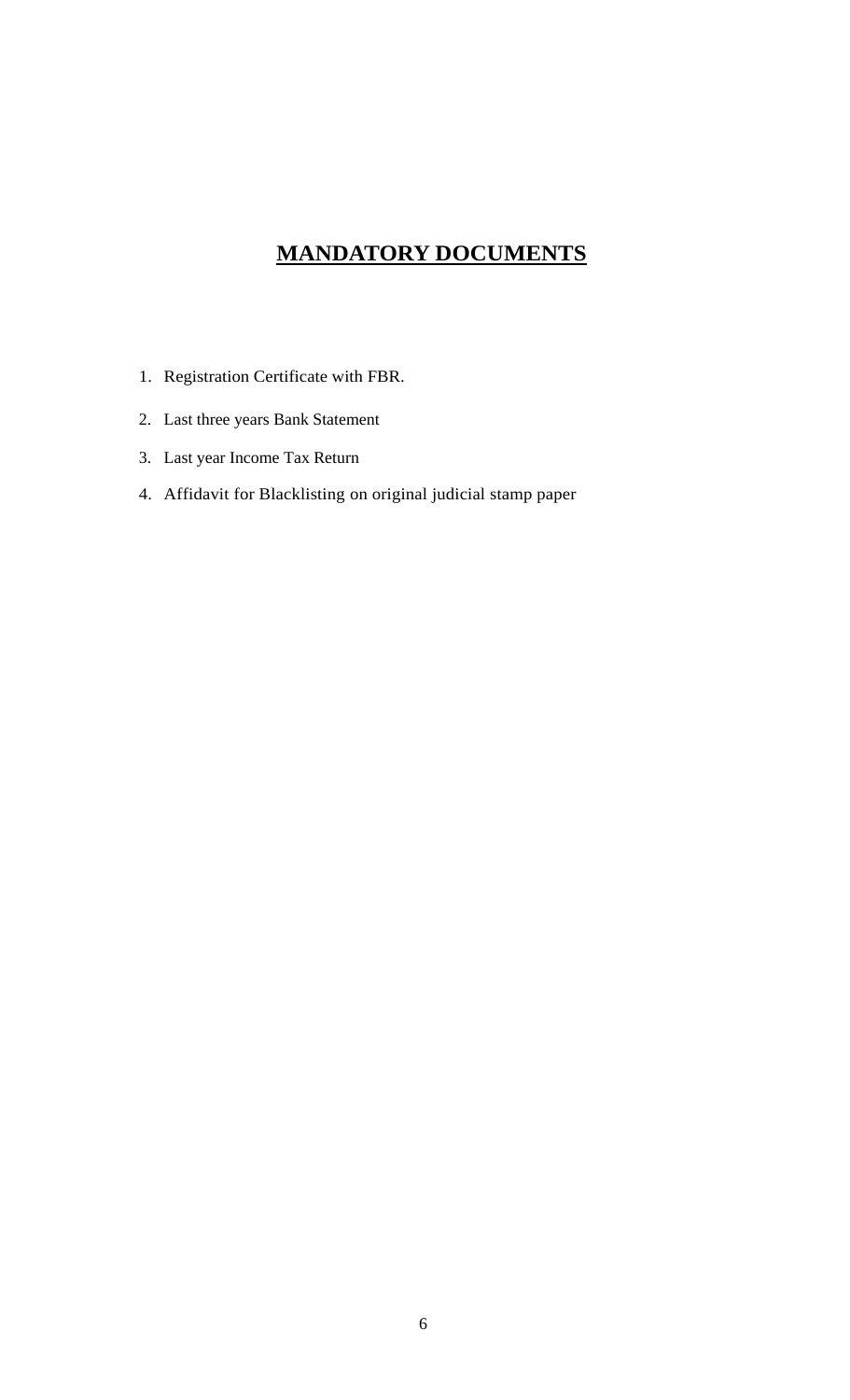<span id="page-6-0"></span>

|              | Name of Bidder |                      |                |                               |                       |                                                                                                                               |
|--------------|----------------|----------------------|----------------|-------------------------------|-----------------------|-------------------------------------------------------------------------------------------------------------------------------|
| $\mathbf{1}$ | $\overline{2}$ | $\overline{3}$       | $\overline{4}$ | 5 <sup>5</sup>                | 6                     | $\overline{7}$                                                                                                                |
| Item         | Description    | Country of<br>Origin | Quantity       | Unit price DDP<br>named place | Total DDP<br>per item | Unit price of Delivered duty<br>paid (DDP) to final<br>destination plus price of<br>other incidental services if<br>required3 |
|              |                |                      |                |                               |                       |                                                                                                                               |
|              |                |                      |                |                               |                       |                                                                                                                               |

## **Price Schedule in Pak. Rupees**

Signature of Bidder \_\_\_\_\_\_\_\_\_\_\_\_\_\_\_\_\_\_\_\_\_\_\_\_\_\_\_\_\_\_\_\_\_\_\_\_\_\_\_\_\_\_\_\_\_\_\_\_\_\_\_\_\_\_\_\_\_

*Note:* In case of discrepancy between unit price and total, the unit price shall prevail.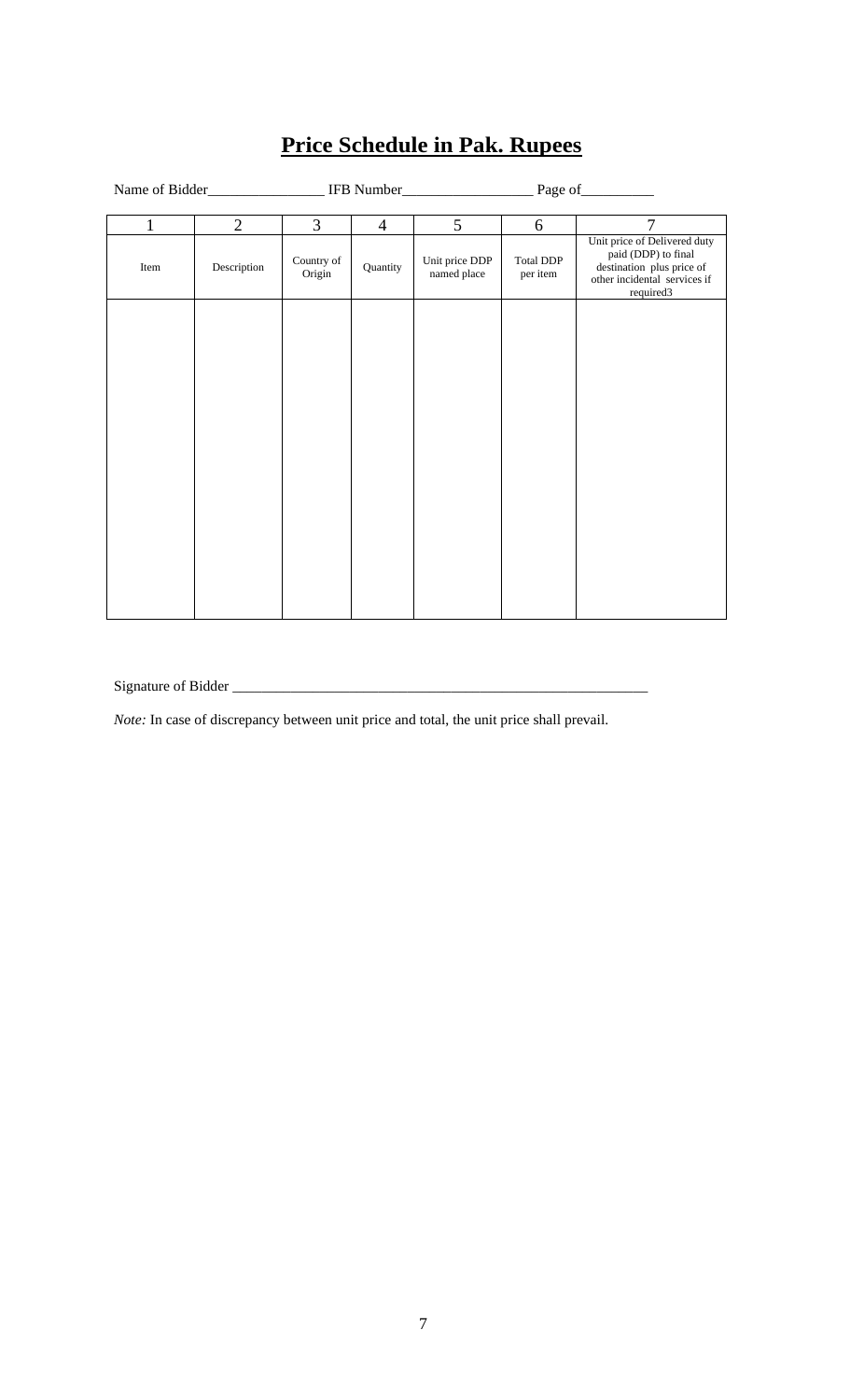## **GENERAL TERMS AND CONDITIONS**

<span id="page-7-0"></span>Following are the details regarding request for quotation for Dental Material

| S.No | <b>Description</b><br><b>Specification</b> | Qty. | Unit<br>Rate<br>(Rs.) | <b>GST</b><br><b>Income Tax+</b><br>any other<br>applicable tax | <b>Delivery</b><br><b>Period</b> | Total |
|------|--------------------------------------------|------|-----------------------|-----------------------------------------------------------------|----------------------------------|-------|
| 1.   | Dental Material                            |      |                       |                                                                 |                                  |       |

Matrix to be filled by the bidder as per the instructions laid down here.

#### **General Terms and Conditions**

- The Authorized Dealers/Sole Agents/Authorized Distributors/Registered Firms who are registered with Federal Board of Revenue for Income Tax and Sales Tax and are active Tax payers are eligible to participate in the bidding.
- Bidding documents can be obtained from Accounts Branch Ayub Medical College Abbottabad during office hours on payment of Rs.1000/- for each item. (Non-Refundable).
- **An amount of Rs. 50000/- in shape of CDR as Bid Security in favour of Dean Ayub Medical College must be attached with the Financial Bid.**
- The rates quoted by the Authorized Dealers/Sole Agents/Authorized Distributors/ Registered Firms shall be valid up to  $30<sup>th</sup>$  June 2022. The supply orders will be issued as per requirement and demand from the concerned Department.
- The bidding procedure shall be *Single stage, one envelop* as per KPPRA rules 2014.
- No conditional bid shall be acceptable.
- The terms and conditions mentioned in the tender notice are also part and parcel of this bidding document

#### Yours truly

For and On behalf of **Dean Medical Teaching Institution, Abbottabad Ayub Medical College** Mansehra Road, Mandian Abbottabad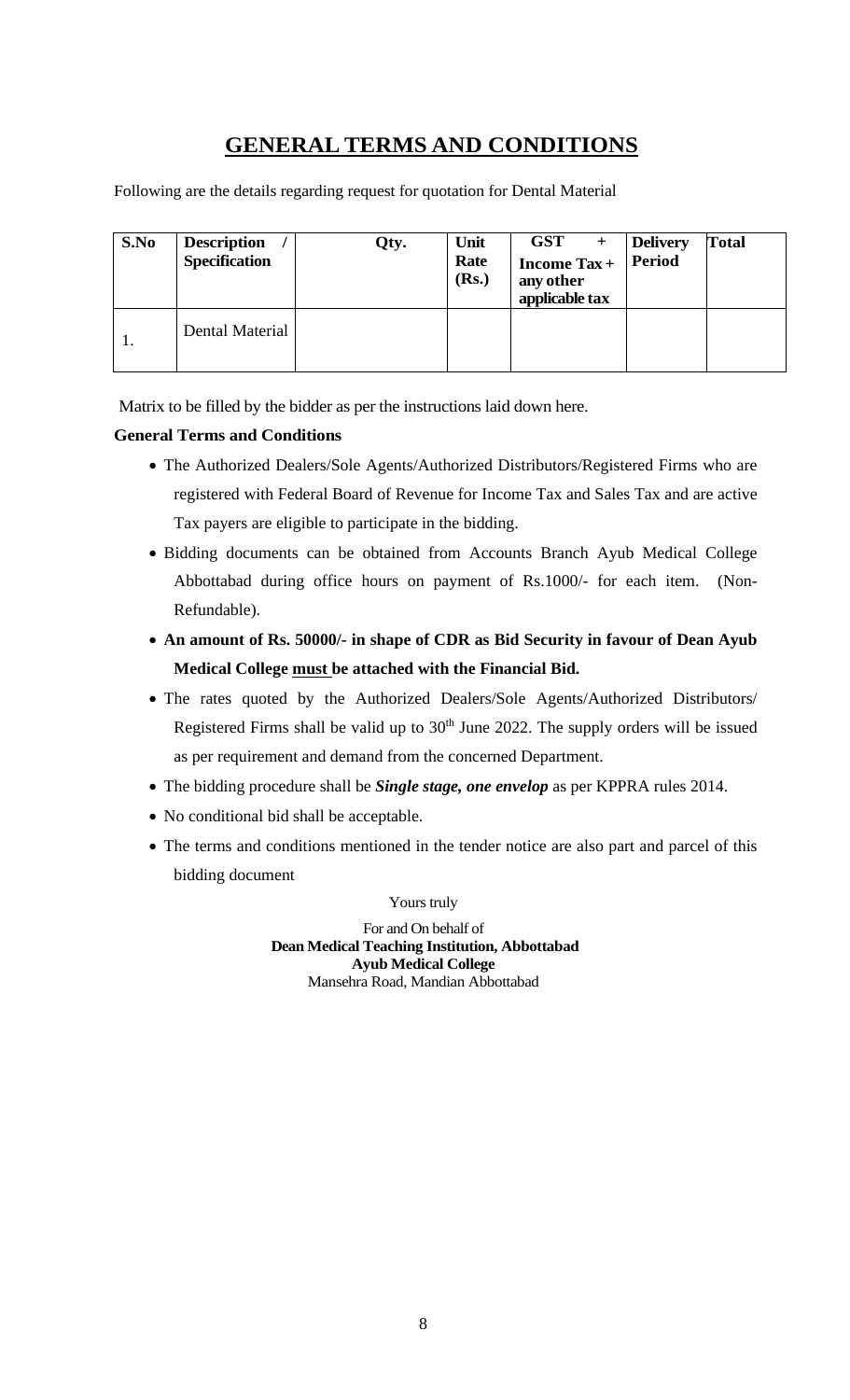#### **SUPLLY ORDER**

<span id="page-8-0"></span>The supply order shall carry the following information:

- the name of the supplier;
- the date of issue of the supply Order;
- the delivery address;
- the name of the procuring entity purchasing the items;
- the supply Order Number;
- the quantity of each item required;
- any part or pattern number for each item;
- a brief description of each item;
- the unit cost or rate for each item as per quoted price;
- The delivery period.
- Whether the delivery is to be made in lots.
- Incomplete or defective delivery/ substandard delivery shall be returned on the cost of the contractor.
- In case the supplier / contractor fail to replace the substandard/ defective items with the stipulate time the CDR shall be confiscated in favor of the institution and the process for blacklisting of the respective firm/supplier shall be initiated accordingly.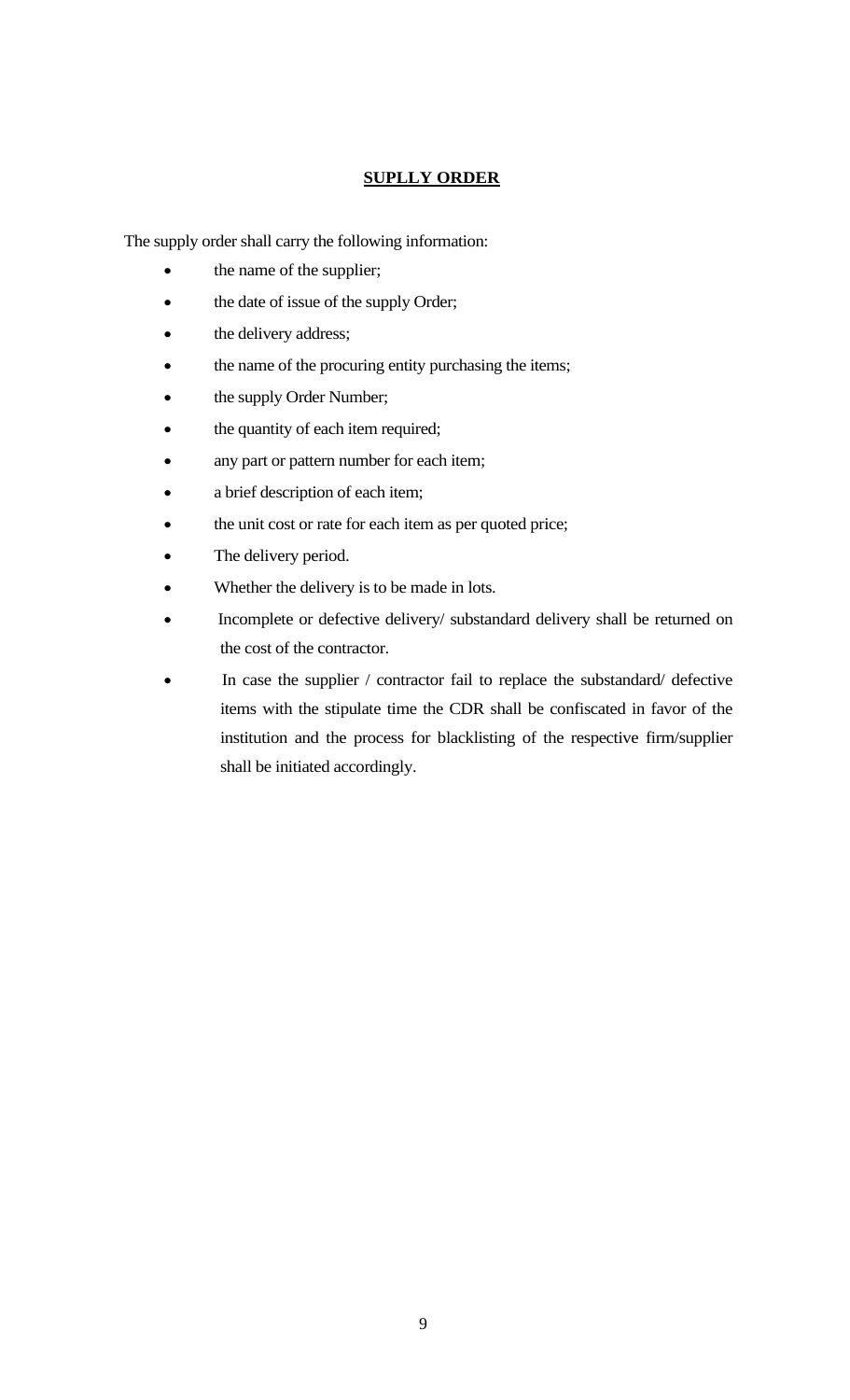## **QUANTITY AND SPECIFICATIONS OF ITEMS**

<span id="page-9-0"></span>

| S. No          | <b>Name of Item</b>                                                       | <b>UNIT</b>  |
|----------------|---------------------------------------------------------------------------|--------------|
| $\mathbf{1}$   | Soft plaster                                                              | kgs          |
| $\overline{2}$ | <b>Stone Plaster</b>                                                      | Kg.          |
| 3              | Alginate Imp. Material (Hydegent or Equivalent)                           | Pkts.        |
| $\overline{4}$ | High Fusing compo cack                                                    | Pkts.        |
| 5              | Low fusing Compo (green stick) Pkt of 15 sticks (Kemdent UK)              | Pkts.        |
| 6              | Heat Cure Powder Veined                                                   | Kg           |
| 7              | Heat Cure Liquid                                                          | Ltrs.        |
| 8              | Self Cure Powder Pink                                                     | Kg           |
| 9              | Self Cure Liquid                                                          | Ltrs.        |
| 10             | Impression Trays Disposable partial Pkt of 6                              | Pkts.        |
| 11             | Impression Trays Disposable full Pkt of 10                                | Pkts.        |
| 12             | Valcanite Bur Meising Assorted No. 79055-77060-72060-<br>75060 (Germany)  | Nos.         |
| 13             | Sand Paper Water Proof No. 320                                            | Pcs.         |
| 14             | Sand Paper Flyinbg weel Dove Brand SSG No. 0 (120)                        | Pcs.         |
| 15             | Sand Paper Roll                                                           | Nos.         |
| 16             | Modeling Wax (English)                                                    | <b>Boxes</b> |
| 17             | S.S Wire 0.7 mm (Spring Hard)                                             | Kg           |
| 18             | Cold Mould Seal Bottle of one Ltr.                                        | Ltrs.        |
| 19             | Acrylic Teeth (Welbite) full Set shade No. 2 & 3, 4 Medium                | Sets         |
| 20             | Acrylic Teeth (Welbite) Set of 8 Upper Various Shades (2,3,4,5)           | Sets         |
| 21             | Acrylic Teeth (Welbite) Set of 8 Lower Various Shades<br>(2,3,4,5)        | Sets         |
| 22             | Acrylic Teeth (Welbite) Set of 6 Upper Shade No. 2.3.4,5                  | Sets         |
| 23             | Acrylic Teeth (Welbite) Set of 6 Lower Shade No. 2.3.4,6                  | Sets         |
| 24             | Polishing Buff for lath machine (Soft)                                    | Nos.         |
| 25             | Polishing flate cone for lath machine                                     | Nos.         |
| 26             | Crown Remover automatic pistal type                                       | Nos.         |
| 27             | Shade Guide (Welbite)                                                     | Sets.        |
| 28             | Stock (Perforated) Impression Trays steel uper full denture               | Pkts.        |
| 29             | Glass Slab $3$ // x $6$ // x $1/2$ //                                     | Nos.         |
| 30             | <b>Articulator Plane Line</b>                                             | Nos.         |
| 31             | Self Cure Powder Transparent                                              | Kg           |
| 32             | <b>Sand Paper Burs</b>                                                    | Nos.         |
| 33             | Vaseline Pak made                                                         | Kg           |
| 34             | Stones for Grinding & Polishing Acrylic Denture Assorted Pkt of<br>10 Pcs | Pkts.        |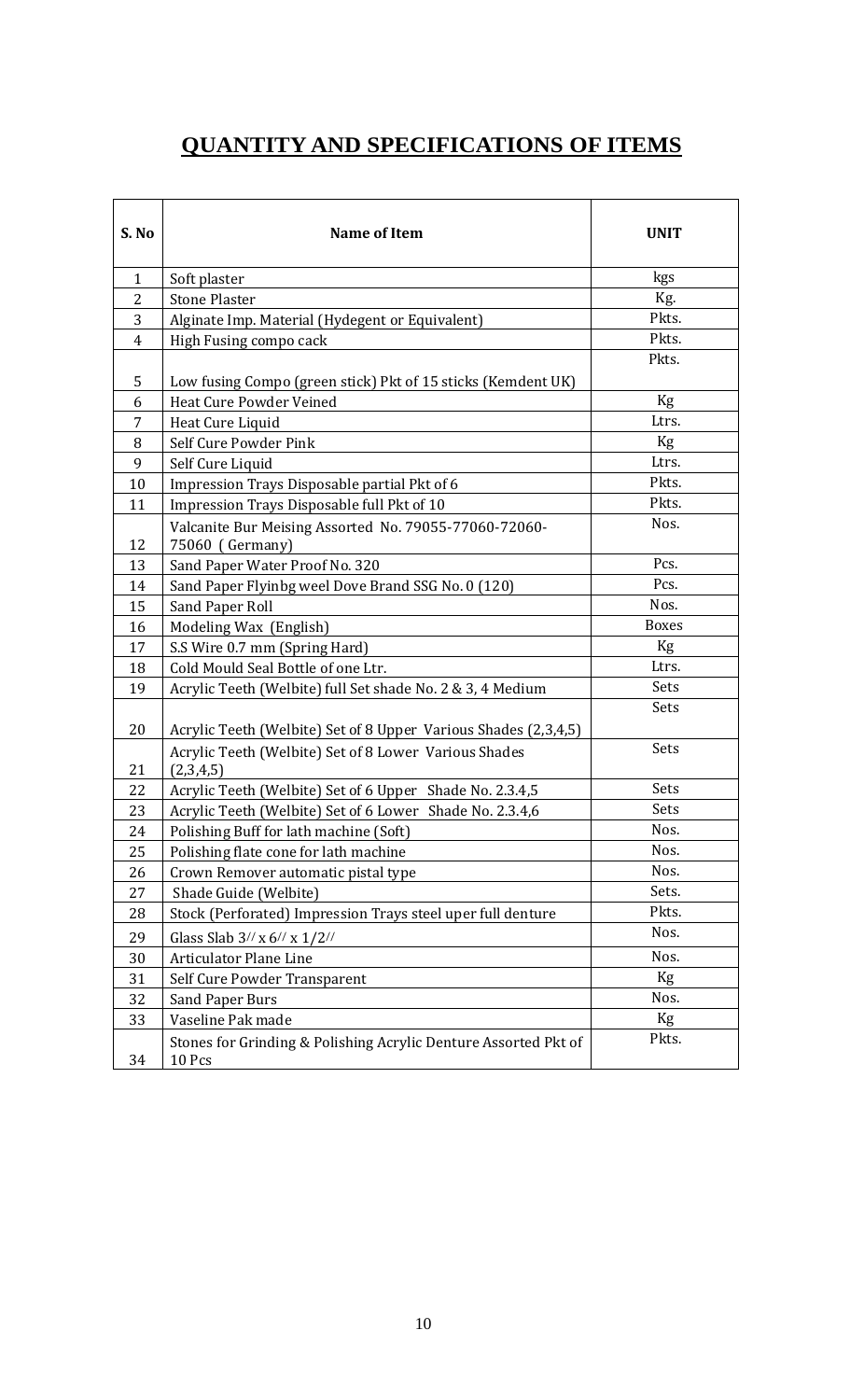|    |                                                                | Nos.           |
|----|----------------------------------------------------------------|----------------|
| 35 | Stainless Steel Burs for straight hand piece (Round, Straight) |                |
| 36 | Self Cure Dentin Shade No. 1,2,3 & 4                           | Kg             |
| 37 | Iron Hammer                                                    | Nos.           |
| 38 | Zinc Oxide Impression Paste                                    | Pkts.          |
| 39 | Sodium Alginate (CA 37)                                        | Pkts.          |
| 40 | Silicon Addition Curing Type impression Material               | Pkts.          |
| 41 | Sterilization Pouches (Large) Pkt of 200 Pcs 7.5x12            | Pkts.          |
| 42 | Sterilization Pouches (Medium) Pkt of 200 Pcs 3.5x10           | Pkts.          |
| 43 | Sterilization Pouches (Small) Pkt of 100 Pcs 3.5x9             | Pkts.          |
| 44 | GIC <sub>2</sub>                                               | Nos.           |
| 45 | <b>ZOE</b>                                                     | Nos.           |
| 46 | Local Anesthesia (50 Pieces)                                   | <b>Boxes</b>   |
| 47 | Povidone iodine (1000ml)                                       | <b>Bottles</b> |
| 48 | Povidone scrub                                                 | <b>Bottles</b> |
| 49 | Scrapper                                                       | pcs            |
| 50 | Anatomical articulator (Hinau)                                 | Nos.           |
| 51 | Temporary soft liner                                           | pkts.          |
| 52 | Permanent soft liner                                           | Pkts.          |
| 53 | Curing pots                                                    | Nos.           |
| 54 | Air Freshner                                                   | <b>Nos</b>     |
| 55 | Gas refiller for soldering torch                               | Nos.           |
| 56 | Duster Cloth                                                   | Nos.           |
| 57 | Hand sanitizer 1000ml                                          | Nos.           |
| 58 | Lighters                                                       | Nos.           |
| 59 | Nepkin                                                         | Carton         |
| 60 | Spirit for spirit lamp                                         | ltr            |
| 61 | Alginate cream                                                 | Pkts.          |
| 62 | Face mask                                                      | Pkts.          |
| 63 | Gloves latex medium                                            | Pkts.          |
|    | Disposable impression trays with handle coloured Pkt of 10     |                |
| 64 | (Imp)                                                          | Pkts.          |
| 65 | GIC <sub>1</sub>                                               | Pkts.          |
| 66 | Sulf cure liquid                                               | ltr            |
| 67 | Self Cure Powder Transparent (Universal)                       | kgs            |
| 68 | Steel Abrasive strips one sided                                | Pkts.          |
| 69 | Metal ligaturs                                                 | Pkts.          |
| 70 | Open coil spring                                               | Pkts.          |
| 71 | Close Coil spring                                              | Pkts.          |
| 72 | kobiashlye hooks                                               | Pkts.          |
| 73 | small steel ligaturs                                           | Pkts.          |
| 74 | light cure composit kit                                        | Pcs            |
|    |                                                                |                |
| 75 | t.c burs                                                       | pcs            |
| 76 | flowable composit                                              | Pkts.          |
| 77 | base formers                                                   | Pkts.          |